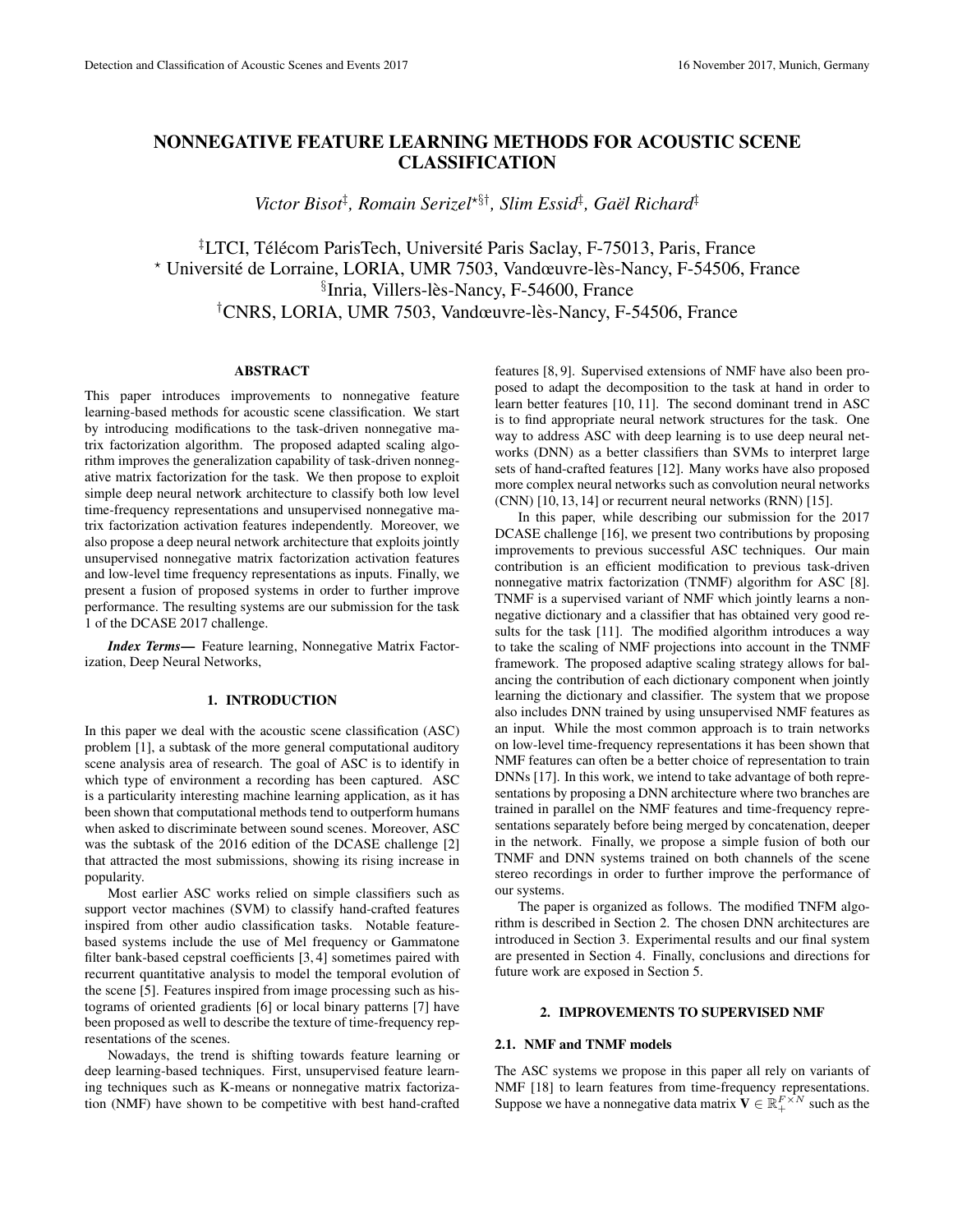time-frequency representation of an audio recording, where  $F$  is the number of frequency bands and  $N$  is the number of time frames. The goal of NMF [18] is to find a decomposition that approximates the data matrix V such as:  $V \approx WH$ , with  $W \in \mathbb{R}_+^{F \times \hat{K}}$  and  $H \in$  $\mathbb{R}_+^{K \times N}$ . NMF is obtained by solving the following optimization problem:

$$
\min D_{\beta}(\mathbf{V}|\mathbf{W}\mathbf{H}) \text{ s.t. } \mathbf{W}, \mathbf{H} \ge 0 ; \qquad (1)
$$

where  $D_\beta$  represents the  $\beta$ -divergence (Euclidean distance with  $\beta = 2$ , generalized Kullback-Leibler divergence with  $\beta = 1$ ).

In order to adapt our NMF decompositions to the task at hand, we focus on TNMF [8], a supervised variant of NMF. TNMF approaches are nonnegative instantiations of the more general taskdriven dictionary learning framework [19] that were successfully applied to speech enhancement and acoustic scene classification [8, 20]. The motivation behind using TNMF is to learn discriminative nonnegative dictionaries of spectral templates with the objective of minimizing a classification cost. In our case, the TNMF model jointly learns a multinomial logistic regression and a nonnegative dictionary.

Let each data frame v be associated with a label  $\psi$  in a fixed set of labels  $Y$ . The TNMF problem is expressed as a nested optimization problem as follows:

$$
\begin{cases}\n\mathbf{h}^{\star}(\mathbf{v}, \mathbf{W}) = \min_{\mathbf{h} \in \mathbb{R}_+^K} D_{\beta}(\mathbf{v}|\mathbf{W}\mathbf{h}) + \lambda_1 \|\mathbf{h}\|_1 + \frac{\lambda_2}{2} \|\mathbf{h}\|_2^2 \\
\min_{\mathbf{w} \in \mathcal{W}, \mathbf{A}} \mathbb{E}_{y, \mathbf{v}}[\ell_s(y, \mathbf{A}, \mathbf{h}^{\star}(\mathbf{v}, \mathbf{W}))] + \frac{\nu}{2} \|\mathbf{A}\|_2^2.\n\end{cases}
$$
\n(2)

Thus, the features for classification are computed as the output of a function  $h^*(v, W)$  of the data point v and the dictionary W, solution of a nonnegative sparse coding problem with  $\ell_1$  and  $\ell_2$ -norm penalties. The objective is to minimize the expectation of a classification loss  $\ell_s(y, \mathbf{A}, \mathbf{h}^{\star}(\mathbf{v}, \mathbf{W}))$ , a function of the optimal projection  $h^*(v, W)$ , where A are the parameters of the classifier. Therefore, the TNMF problem is a joint minimization of the expected classification cost over  $W$  and  $A$ . Here,  $W$  is defined as the set of nonnegative dictionaries containing unit  $\ell_2$ -norm basis vectors and  $\nu$  is a regularization parameter on the classifier parameters to prevent over-fitting.

In deep learning terminology the TNMF model can be seen as a one hidden layer network, where W are the parameters of the layer and the output of the layer is computed by applying the function  $h^*(v, W)$  to the input v and parameters W. Then, the classification layer is a fully connected layer with softmax activations acting as multinomial regression. The parameters of both layers  $(W \text{ and } A)$ are jointly trained to minimize a categorical cross-entropy loss.

#### 2.2. Adapted scaling algorithm for TNMF

As with any other features in general, when performing NMF for feature learning it is often advised to scale the resulting activation matrix H<sup>\*</sup> before classification in order for each feature dimension  $(K$  in that case) to have unit variance. Especially in ASC, some components of the dictionary might represent lower energy or distant background events that could be useful to discriminate between different environments. By scaling the activation matrix, each basis event will have a more balanced contribution during the classifier training phase. This problem has also been addressed for deep neural networks with batch normalization [21]. Similarly to training DNN, during TNMF training, changes in the dictionary result in changes in the distribution of the activations which can make it more challenging to train the classifier.

We introduce a simple but efficient variant of our previous TNMF algorithm [11] which takes the activation matrix scaling operation into account for both the classifier and dictionary updates. Let  $N$  be the number of examples in the training data, we divide the data randomly into  $B$  different mini-batch. The mini-batch are subsets of the data of equal size where  $V_b$  is the mini-batch of index b. We obtain the mini-batch of activations  $H_b$  by applying the function  $h^*$  to each data point in  $V_b$ . We also define  $m_b$  and  $\sigma_b^2$  the mean and variance of the mini-batch projection matrix  $H_b$ . In the proposed algorithm, we first compute the mean  $m$  and variance  $\sigma$  over the optimal projection matrix  $\mathbf{H}^*$  of the training data on the dictionary W. These statistics are used to scale projections to have zero mean and unit variance before updating the classifier parameters.

The next step is to update the dictionary with mini-batch stochastic gradient descent as in [8]. The statistics of the activation matrix indirectly depend on the dictionary so they would change after the dictionary update on each mini-batch. To take these changes into account we slightly update the global statistics in the direction of the statistics of the mini batch's projection. We modify the mean in the direction of the batch mean proportionally to the size of the mini-batch  $m = m - \frac{1}{B}(m - m_b)$  and repeat the process for updating the global variance. We then use the updated statistics to scale the activation features to zero mean and unit variance. The update of the statistics adds an additional operation between the projections and the classifier which needs to be taken into account when computing the gradient of the loss  $\nabla_{\mathbf{W}} l_s(y, \mathbf{A}, \mathbf{H}_b)$  with respect to W. Here, we make the approximation that the statistics are constant which makes the modifications to the expressions of the gradients [19] straightforward. In practice, this approximation seems justified as it does not prevent the loss from decreasing and our adapted scaling algorithm shows improved performance over the previous TNMF algorithms for ASC. The proposed modifications are presented in Algorithm 1, we will refer to TNMF trained with the adaptive scaling algorithm as TNMF-AS. Here, the operation  $\Pi_{\mathcal{W}}$  used in the update step for **W** corresponds to the projection on the set  $W$ . In practice, this projection is done by thresholding the coefficients to 0 and normalizing each dictionary component to have unit  $\ell_2$  norm.

| Algorithm 1 Adaptive scaling TNMF algorithm |  |  |  |  |
|---------------------------------------------|--|--|--|--|
|---------------------------------------------|--|--|--|--|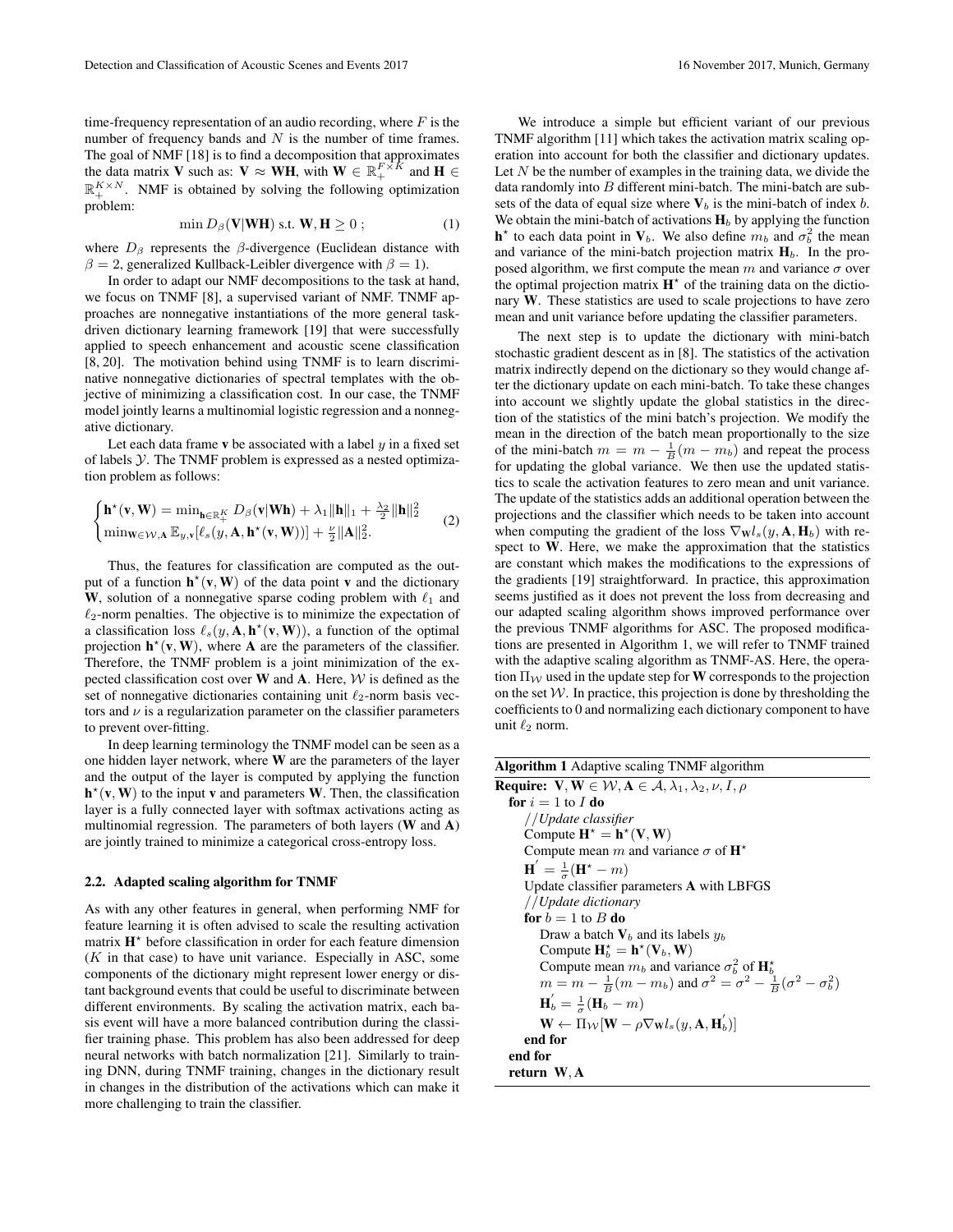

Figure 1: Architecture of the DNN-M model learned on both representations. All hidden layers have ReLU activations and a dropout of 0.2.

# 3. DNN MODELS

#### 3.1. Learning from different representations

The recent rise in popularity of deep learning approaches for ASC allows for insightful comparison of the effectiveness of different network configurations, especially after the 2016 edition of the DCASE challenge [2]. The most successful neural networkbased approaches in ASC usually involve training simple DNN on large sets of hand-crafted features [12] or CNN directly on timefrequency representations [13,15]. Instead, in our recent work [17], we have shown the usefulness of training simple DNN on features learned from NMF decompositions. In fact, the unsupervised NMF decomposition plays a better role at extracting suitable mid-level representations from low-level time-frequency representations than the first layer of DNN. While training DNN on NMF-based features outperformed those trained on time-frequency representations, we believe they can be complementary as the two approaches do not have the same properties. Therefore we propose a simple architecture where the network is trained jointly in the NMF features and the time-frequency representations. The architecture of the model is shown in Figure 1. The network is first composed of two branches that are later merged by concatenation before getting into the final layers of the network. The first branch has the activation matrix H as input while the time-frequency data matrix  $V$  is the input of the second branch. The first branch has less hidden layers, as the unsupervised NMF plays the role of a pre-trained hidden layer [17]. The proposed DNN model using both representations as inputs will be denoted as DNN-M in the remainder of the paper. For DNN-M, as well as the other alternative DNN that are compared to ours, all layers are simple fully-connected layers with rectified linear unit activations and dropout between each layer.

# 3.2. Fusion of systems

Many of the better performing ASC methods include some form a fusion between different systems [11, 13, 14]. In a similar way, we propose a simple fusion of TNMF-AS introduced in Section 2.2 with the DNN-M architecture. Moreover, combining different occurrences of the different models can help mitigating the uncertainty inherent to the training of those models, both owing to the data samples used and the non-uniqueness of the solutions obtained for the non-convex problems solved during the training. Both the TNMF and the DNN models rely on multinomial logistic regres-

| <b>TNMF</b> methods     |         |      |                      |  |  |
|-------------------------|---------|------|----------------------|--|--|
|                         | $K=256$ |      | $K = 512$ $K = 1024$ |  |  |
| NMF (unsupervised)      | 82.3    | 84.3 | 84.0                 |  |  |
| <b>TNMF [8]</b>         | 86.6    | 86.8 | 86.3                 |  |  |
| <b>TNMF-AS</b>          | 87.6    | 88.2 | 87.7                 |  |  |
| DNN methods             |         |      |                      |  |  |
| Baseline system [16]    |         | 77.2 |                      |  |  |
| DNN-COT                 |         | 85.5 |                      |  |  |
| <b>DNN-NMF</b>          | 86.5    | 87.0 | 87.2                 |  |  |
| DNN-M                   | 87.3    | 87.8 | 87.9                 |  |  |
| Fusion of final systems |         |      |                      |  |  |
| <b>TNMF-AS</b> stereo   | 87.5    | 88.4 |                      |  |  |
| DNN-M stereo            | 88.0    | 88.8 | 89.2                 |  |  |
| TNMF-AS fusion          |         | 89.2 |                      |  |  |
| $TNMF-AS + DNN-M$       |         | 90.1 |                      |  |  |

Table 1: Comparing performance of the proposed systems on the development set of the DCASE 2017 dataset for different dictionary sizes K.

sion for classification (as the output layer of the DNN is a softmax layer), which can give us access to class-wise probability of each example. Therefore we perform a simple fusion by averaging the log-probabilities of different occurrences of each model in order to take the final decision.

#### 4. EXPERIMENTAL EVALUATION

## 4.1. Dataset

We use the 2017 version of the DCASE challenge dataset for acoustic scene classification [16]. It contains 13 hours of urban audio scenes recorded with binaural microphones in 15 different environments split into 4680 10-s recordings. We use the same 4 trainingtest splits provided by the challenge, where 25% of the examples are kept for testing. The baseline for this dataset is DNN trained on shingled Mel energy representations [16].

## 4.2. Time-frequency representation

In order to build the data matrix  $V$ , we average both channels of the audio and rescale the resulting mono signals to  $[-1, 1]$ . Next, we extract Constant-Q transforms with 24 bands per octave from 5 to 22050 Hz and with 30-ms non-overlapping windows using YAAFE [22], resulting in 291 dimensional feature vectors. The time frequency representations are then averaged by slices of 0.5 second resulting in 20 vectors per example. The length of the slices have been selected during preliminary experiments by choosing the value that maximized the performance of a simple unsupervised NMF classification system. After concatenating all the averaged slices for each example to build the data matrix, we apply a square root compression to the data and scale each feature dimension to unit variance.

## 4.3. Comparing the TNMF algorithm

The dictionary in the TNMF model is initialized with unsupervised NMF using the GPU implementation [23]. The classifier is updated using the LBFGS solver from logistic regression implementation of scikit-learn [24]. We set the regularization parameter to  $\nu = 10$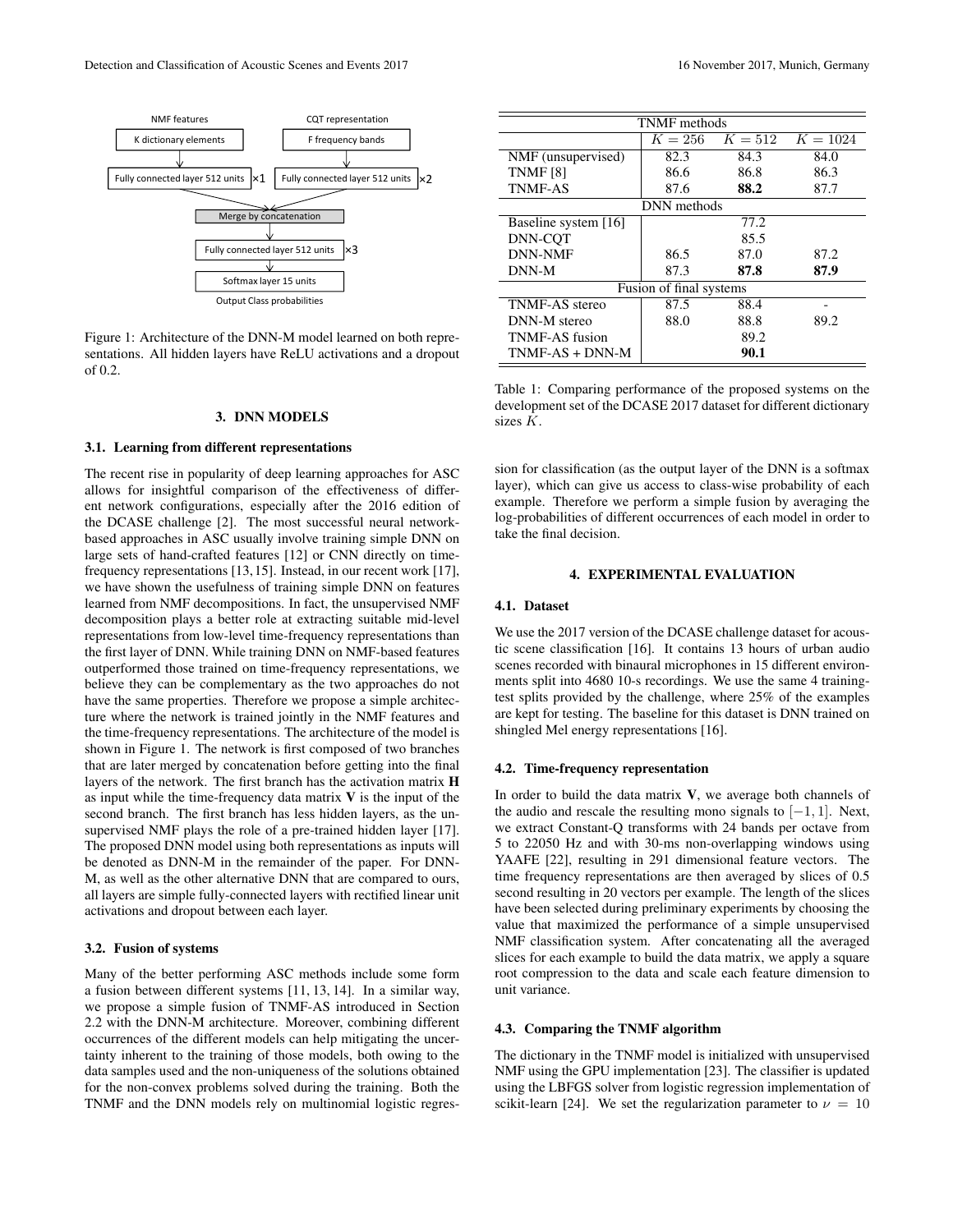

Figure 2: Normalized confusion matrix for the system fusion.

and the  $\ell_1$  and  $\ell_2$  regularization terms to  $\lambda_1 = 0.2$  and  $\lambda_2 = 0$ . After preliminary experiments, the gradient step is set to  $\rho = 0.001$ for the original algorithm [11] and to  $\rho = 0.0005$  for the modified algorithm presented in Section 2.2. We follow the same decaying strategy as described in [19]. Moreover, contrary to our previous application of TNMF [8], we classify each slice individually and average the log-probabilities to take a decision on the full examples.

The performance of our adapted scaling algorithm is compared to the previously used TNMF algorithm for ASC in the first part of Table 1. The results are shown for different values of dictionary size  $K$  and are averaged over 10 initializations of the model. As a baseline we also include the results for an unsupervised NMF-based feature learning system classified with logistic regression. For both dictionary sizes, the proposed modifications for the algorithm allow for a notable increase in performance. This confirms that the introduced adaptive scaling strategy in the algorithm improves the model generalization capacity. Moreover the proposed TNMF system largely outperforms the dataset baseline as well as the unsupervised NMF-based systems.

#### 4.4. Comparing DNN architectures

When used to train DNNS, the unsupervised NMF features are extracted using the Kullback-Leibler divergence with a  $\ell_1$  sparsity constraint  $\lambda_1 = 0.2$ . The DNNs are trained separately on the NMF activations or the time-frequency representation, we keep the same DNN architectures as proposed in our previous work on the same dataset [17]. The networks have 2 hidden layers of 256 units when having NMF features as an input and 3 hidden layers with 512 units when trained on the CQT representations. All layers have rectified linear unit (ReLU) [25] activations and dropout probability of 0.2 [26]. The models are trained with keras [27] using the stochastic gradient descent algorithm with default settings on 50 epochs without early stopping. The architecture of the merged CQT-NMF DNN model is described in Figure 2 and is trained with the same settings as just described.

The results of the compared DNN systems are reported in the second part of Table 2. First, as it was found in [17], training DNN directly on the NMF largely outperforms those trained directly on time-frequency representation as well as unsupervised NMF trained with a logistic regression. The proposed merged DNN architecture helps slightly increasing the performance compared to DNN trained only on NMF activations. Moreover it allows us to reach accuracies similar to the best TNMF system. However, as the networks are trained from unsupervised NMF features they require more components to attain the best results. We can also note that the TNMF-AS model still provides better results compared to the best DNN-M model which further confirms its usefulness for the task.

#### 4.5. Fusion for final system

In order to further improve the results of our final system we augment the data by using both channels of the stereo signal instead of the mono mix used previously and apply late fusion to combine the output of the systems described above. The systems trained on both channels will be denoted as "TNMF-AS stereo" and "DNN-M stereo" and are reported in the fourth part of Table 2. The results are averaged over 10 different initializations of the models. Our final system fusion is computed with the following process similar to the one proposed in [11]:

- Train 4 initializations DNN-M-Stereo for  $K = 1024$  on the 4 training sets and store the resulting 16 output log-probabilities
- Train 4 initializations TNMF-AS stereo  $K = 512$  on the 4 training sets and store the resulting 16 output log-probabilities
- Average all log-probabilities in order to make the final predictions

The log-probabilities of the models trained on each of the 4 available training sets in the development set. We also report and submitted the system using only the log-probabilities computed with TNMF-AS which is denoted as TNMF-AS fusion. The accuracy obtained for the separate systems with both channels and the fusion systems are reported in the last row of Table 1. The accuracy scores on the development set go from 88.4 and 89.2% for TNMF-AS and DNN-M systems respectively to 90.1% with the fusion of both systems. The normalized confusion matrix for the last fusion system is shown in Figure 2. The majority of confusions comes from labels corresponding to similar scenes such as *park and residential area*, *library and office* or *restaurant and grocery store*. In fact, such pairs of acoustic environments tend to contain many event queues in common that could make it difficult for the systems to discriminate between them.

## 5. CONCLUSION

In this paper we have described the system we submitted to the 2017 DCASE challenge for acoustic scene classification. We use two established methods to learn nonnegative representations of acoustic scenes, a supervised NMF method and DNN trained on unsupervised NMF activation features. Moreover, we propose improvements to both methods in order to improve classification performance. We introduce a new adaptive scaling algorithm for TNMF and DNN architecture that learns from both the time-frequency representation and the NMF features. Finally we use a fusion of both methods as our final system. For future work, we could investigate in what respect NMF representation can be jointly learned with the networks in the TNMF.